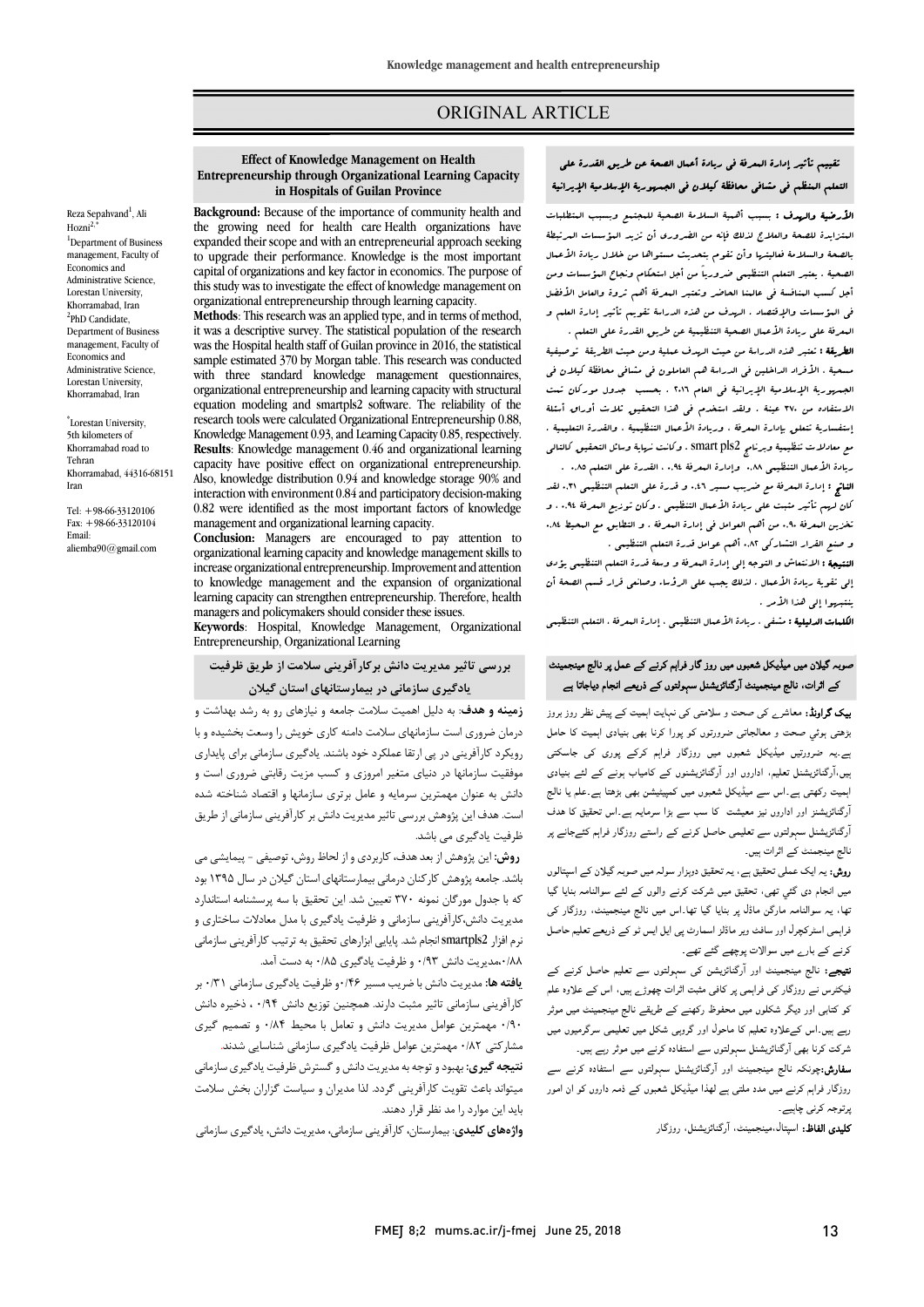### **INTRODUCTION**

 Hospitals as one of the most important and complex organizations that play an important role in the development of any country and the medical staff are the most important source for achieving transcendental goals. Also, Mowledge<br>management and organizational entrepreneurship are important areas that can play an important role in promoting organizations, especially hospitals (1). Health entrepreneurs are recognized as business owners who provide important executive works, and counseling (2). Health is a sustainable industry, and people's need for health services is permanent and the role of entrepreneurship in the field of health means the development of the application of new ideas that has organizations. So that the position of the entrepreneurship source for achieving transcendental goals. Also, knowledge services such as direct care, education and research, become more valuable in the context of leading concept in the health field has become remarkable (3).

 Today, entrepreneurship and knowledge management are new and popular concepts and neip organizations for<br>identification, selection, organization, and distribution of important information and expertise that is part of the organization's memory that usually have an unstructured state in organizations (4) .Today's developments in the world have led that smart organizations to seek recruitment and<br>maintanance areating and antipopropeut negation. Today organizations with a few creative and entrepreneur staff can compete on the global stage by implementing an new and popular concepts and help organizations for maintenance, creative and entrepreneur people. Today, entrepreneurial plan. (5)

 infrastructural for entrepreneurship, therefore, creating an entrepreneurship development model requires knowledge management (6). Today, in the field of health services, due to wide variations, the opportunities and the number of significantly increasing. Also, important factors such as cost of health, the increasing availability of services, competitive pricing, expensive technology, aging populations, and high cultural diversity have affected the health services. organizations try to look for their long-term solutions that are innovation and entrepreneurship (7). There is no choice but the need to invest in humans and provide the opportunity for creative and entrepreneurial personals to which is the most important factor in development (8). Lin (2010) said Knowledge management includes creation, acquisition, processing, storage and dissemination of knowledge and its application (9). One of the major knowledge management. Due to the weakness in the creation, maintenance, and transfer of knowledge, which leads to a wide gap between the existing and required mistakes, rework, rising costs, dropping the quality of products and services, and dissatisfaction with both internal and external customers (10). Failure to pay attention to the production and transfer of knowledge in the healthcare sector can have adverse consequences for society, especially Considering that knowledge management activities are entrepreneurial businesses that can be launched are Confronting the mentioned challenges, healthcare use their brains more efficiently and produce knowledge problems of Iranian organizations is the weakness of knowledge in the organizations and causing repeated

panents. Despite the expansion of research in the country,<br>especially in the clinical field, failure to transfer knowledge lead to waste of time and money and it becomes useless for the community (11). Over the past ten years, although the publication of scientific articles in the field of health has the production and use of knowledge is about 10 to 15 years. In Iran, the major problem in health system is the lack of use of research results and knowledge sharing (12). Organizational learning can be considered as an well as changing the knowledge and values of the organization in a way that new skills and capabilities of problem solving are created. Organizational learning is a process that allows us to take advantage of past experiences organization. One of the organizational learning outcomes is a competitive advantage. Organizational learning capacity refers to the internal organization's ability to create, enrich, and apply knowledge to work better than competitions in<br>terms of performance and competitiveness. (13, 14). Hospital environments are one of the most interactive working environments that includes interactions between nurses, patients, doctors and other professional factors. And an these incractions can ideal to rearing (1). In our country, the high unemployment rate of young people, especially among academic health graduates, has become serious challenge for policymakers and planners, and has patients. Despite the expansion of research in the country, become more than doubled, but in practice, the gap between organization's ability to discover errors and modify them, as to adapt the organization by the environment and help the and apply knowledge to work better than competitors in all these interactions can lead to learning (15). In our high economic costs (16).

high economic costs (16).<br>Research results show that entrepreneurship training programs have positive impact on students' entrepreneurial intent, encouraging them to start business activities. But the general trend in Iran show that the situation in the Iranian organizations is traditional and non-entrepreneurial (17). variety of activities in the services sector, in particular health services it can make a profit from individual, group and organizational entrepreneurship, and increases the efficiency or resources and the effectiveness of the activity and<br>ultimately improves the quality and improves productivity. However, in our country, there are a lot of job applicants in medical careers, such as medicine, nursing, midwifery, health experts, healthcare management, etc., entrepreneurship that treatment (18). Raesi (2010) studied relationship between personality traits of managers and entrepreneurship by 161 employees in health care organizations of Tabriz University of Medical Sciences. The findings of this research showed organizational entrepreneurship. Among the personality traits Personal attraction, and appropriate opportunities for the organization had the greatest impact on entrepreneurship  $(17)$ . Denghan  $(2012)$  designed a unce-branch moder of entrepreneurship for factors influencing organizational innovation and entrepreneurship in Iran's medical sciences universities. The findings of this study showed that three groups of behavioral, contextual and structural factors affect organizational innovation and entrepreneurship in the However, it is believed that because of the diversity and of resources and the effectiveness of the activity and can play a positive role in the development of health and that there is a direct and significant relationship between managerial personality traits and (19). Dehghan (2012) designed a three-branch model of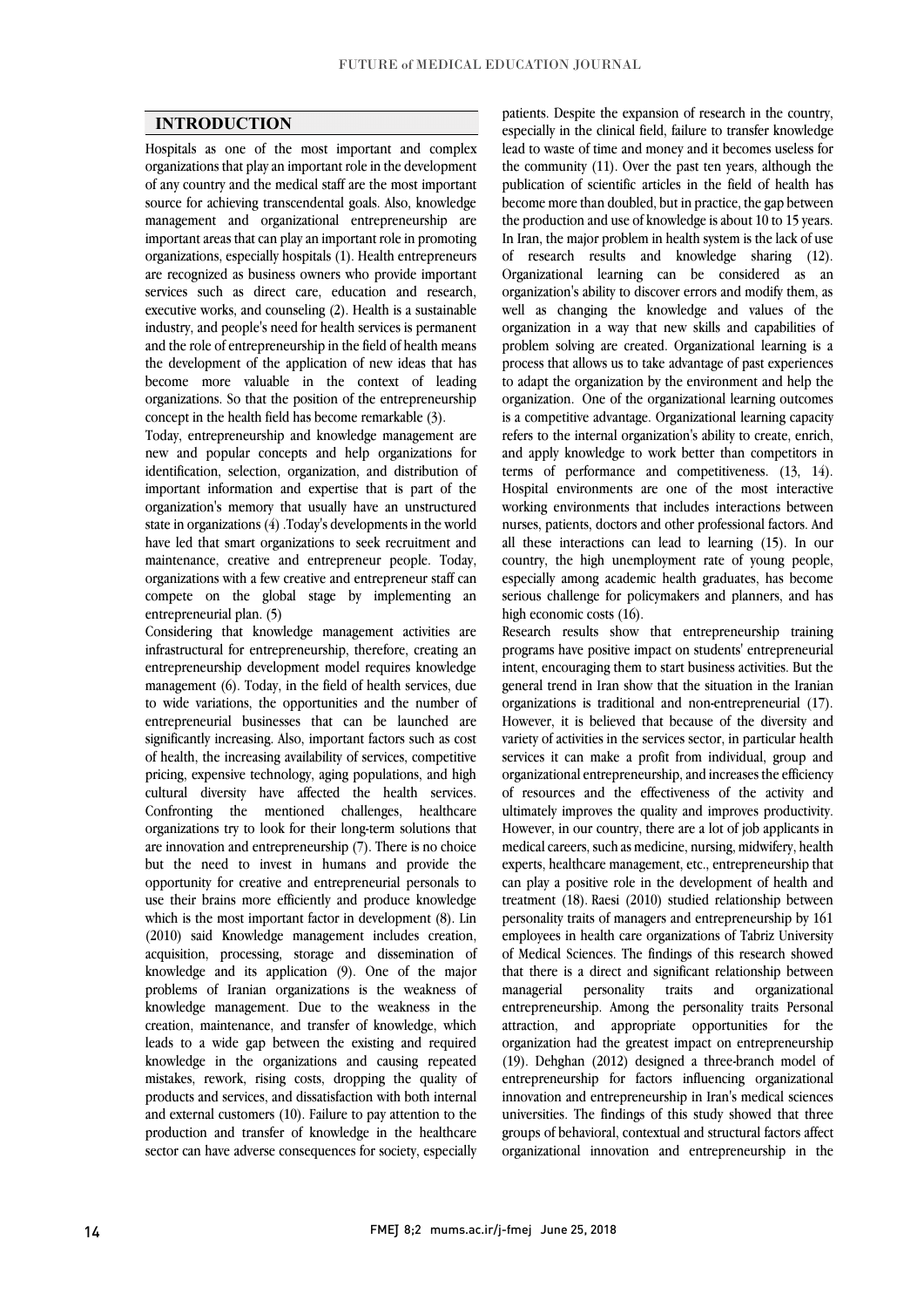score was moderate. In this research, it is recommended that managers should try to change the attitude towards the administrative system and reforming structures based on new strategies such as decentralization, reforming systems innovation and entrepreneurship in the administrative system of the University of Medical Sciences (20). Salariyah and Kiajouri (2016) conducted a research entitled Relationship between Knowledge Management and Administration. The results showed that there was a positive and significant relationship between knowledge management and its components such as acquisition, creation, and transfer and its application by organizational  $\frac{1}{2}$  investigated the relationship between organizational entrepreneurship and the characteristics of a learning organization in West Azarbaijan private banks. They surveyed 244 stair and iound that there is a positive relationship<br>between learning organization and entrepreneurship (22). Nadi and Farahmandpour (2000) conducted a research on the relationship between knowledge management and organizational learning and organizational climate at Isfahan University. The results showed that there is a significant and<br>no stiffes arbitrary high hatter and large property of learning that management and organizational learning (23). Marashian and Safarzadeh (2012) indicated the role of organizational learning and job motivation by job self-employment and organizational learning has a direct impact on entrepreneurship  $(24)$ . Each conceptual model is the starting point and the basis for studies and researches. In such a way determine the variables of research and the relationships medical sciences universities of the country, that overall their and working methods to improve the status of organizational Organizational Entrepreneurship in the Ports and Maritime entrepreneurship (21). Aghjani and Samadi (2015) 244 staff and found that there is a positive relationship positive relationship between all components of knowledge organizational entrepreneurship. Findings showed that between them (25).

Considering the mentioned points and the mission of the University of Medical Sciences on education and preservation and promotion of health in the community, this study aimed to investigate the process of implementation of Sciences hospitals and its effect on organizational learning and entrepreneurship from the perspective of the medical staff. The main purpose of this research is to identify the impact of knowledge management dimensions on knowledge management in Guilan University of Medical



 structural equation modeling. So far, such a study has not been carried out in the province of Guilan hospitals. This research seeks to answer the question of how can we increase organizational learning and entrepreneurship entrepreneurship and organizational learning capacity using through knowledge management? In order to answer the research question, the research hypotheses are:

 Hypothesis1: Knowledge management has a significant effect on learning capability.

 Hypothesis2: Knowledge management has a significant effect on entrepreneurship.

 Hypothesis3: Organizational learning capacity has a significant effect on organizational entrepreneurship. The independent variable of this research model is knowledge management. The mediating variable of this research is<br>consistential learning sensitive and dependent writely of research model, is entrepreneurship. The theoretical organizational learning capacity and dependent variable of framework for research is presented in Figure 1.

## **METHODS**

 The method of this research was applied in terms of purpose and in collecting data, was descriptive survey. Data collection tools were 3 standard questionnaires.

٦

 The information analysis method was the structural equation statistical population included 5000 Guilan medical sciences hospital staff that according to the Morgan table, 360 people were selected randomly in Rasht, fall of 2017. Having a two- year work experience in the hospital was a necessary questionnaires, the ethnics were considered. Furthermore, it was explained that the results will be confidential. All questionnaires were without name and completed with sausiacuon. The instruments used were 5 kinds of<br>standardized questionnaires. The data gathering tools were 3 standardized questionnaires and included 74 questions for measuring the variables of the research. Questionnaire related to line entrepreneurship skill with 21 questions (26). questions include five dimensions of testing, risk, interaction with the external environment, participatory decision making and discourse (27). And Fong Knowledge Management Questionnaire with 37 questions has five of change, knowledge storage, knowledge distribution and knowledge maintenance (28). The data collection tools are questionnaire that their validity and reliability have been proven in the past research. Nonetheless, all questionnaires they confirmed the validity. The validity of the questionnaire was verified by 10 faculty Department of Management members at the University of Lorestan. This research was conducted using the path analysis using Smart PLS2 approach for testing assumptions about the relationships between observed and latent variables. The Smart PLS2 software focuses on maximizing variances and has superior advantages over similar soft wares, especially when models are complicated. Also, it is not sensitive to data normality modeling based on partial least squares method. The condition for the participants. Before distribution of the satisfaction. The instruments used were 3 kinds of Questionnaire related to Chiva's learning capacity with 16 dimensions of knowledge acquisition, creation of a climate were reviewed by Medical professionals and researchers and software. Structural equation modeling is a comprehensive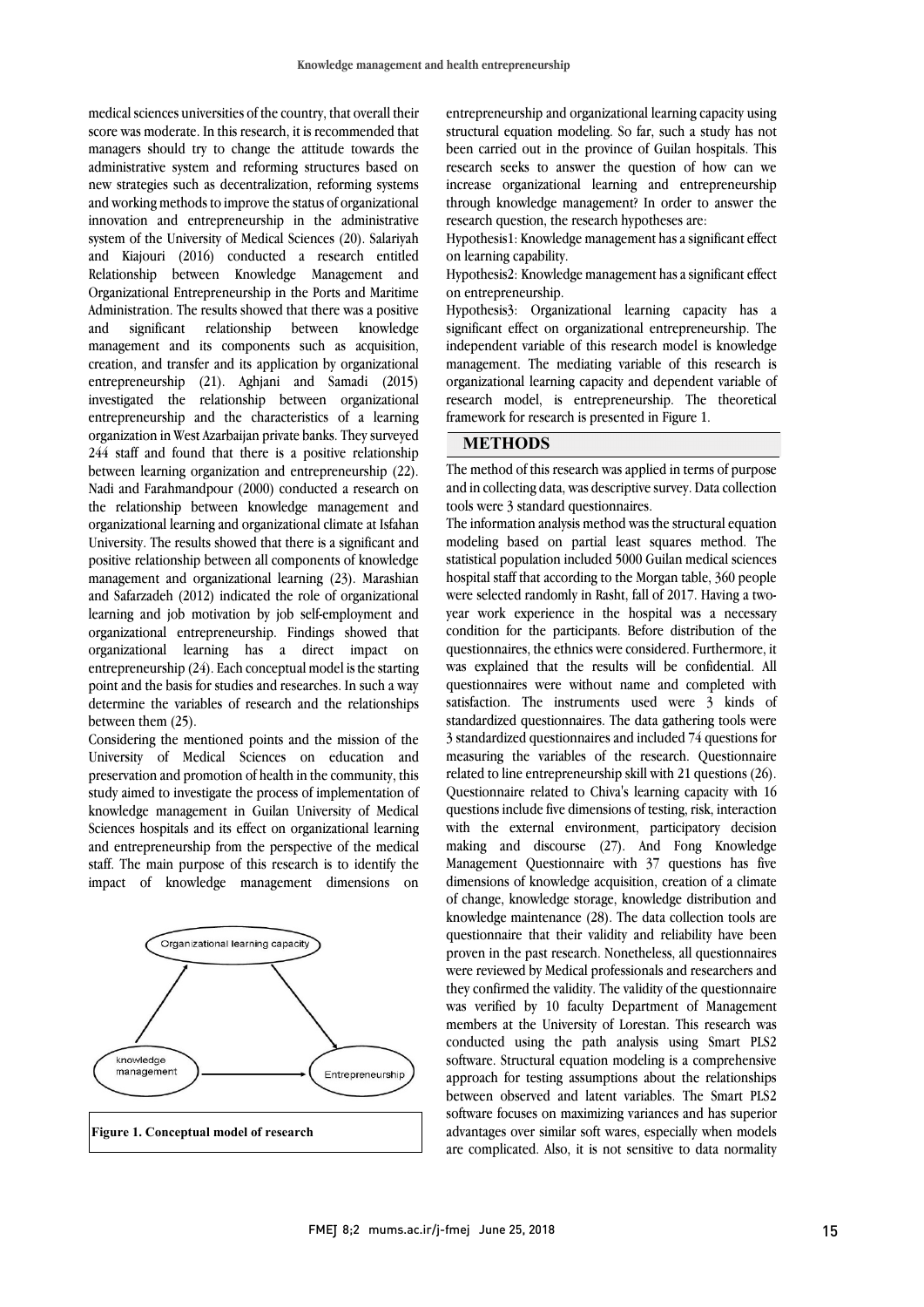#### FUTURE of MEDICAL EDUCATION JOURNAL



and the sample size. Reliability and validity in Smart PLS2 and the sample size. Reliability and validity in Smart PLS2<br>software are measured by three indicators. Cronbach's Alpha higher than 0.7, composite reliability higher than 0.7, Convergent Validity (AVE) is an indicator that shows the correlation of a structure with its own indicators, the greater correlation provide better proportion. Values above 0.5 are suitable for this muck. The GOP efficition is related to the<br>general section of the structural equations model and represents the general proportion of the model, which has three values of 0.01 and 0.25 and 0.36 are considered as weak, moderate and strong values. In testing the hypotheses, squares method, after examining the fitting of the measurement models and the structural model and the general model, it turns to examine the research hypotheses which consists of two parts: Review of z significant the path are higher than 1.96, at the confidence level of 0.95, can accept the assumptions and model and The study of standardized coefficients according to the coefficient of the coefficients of factor loads higher than 0.4 were appropriate. suitable for this index. The GOF criterion is related to the according to the data analysis algorithm in the partial least coefficients and the values of t-values, if the coefficients of paths is shown in Figure 2 (29).

#### **RESULTS**

 In this research, for information analysis considering the relationships between the research structures that are causal, has been used. In addition to confirmatory factor analysis, the measurement models of each of the variables were performed to eliminate questions with lower factor load. So 8 questions were deleted. Table 1 shows the factor load of Structural equations modeling using Smart PLS2 software questionnaire questions.

 All variables have an acceptable Cronbach alpha of over 0.7. Therefore, the research questionnaire has the necessary j explained (AVE) were also very good. Table 2 summarizes the reliability. Also, the communality and the average of the variance indicators of the variables of the questionnaire.

 $\overline{a}$ 

Ξ

 In the following, we use the Smart PLS2 software to test the research hypotheses and structural model. To achieve this, variables of the questionnaire. Finally, the model related to the research hypotheses has been implemented. After testing the measurement models, a structural model that represents the relationship between the variables of the research is can be considered. In Fig. 2, the structural model of research the first factor analysis was conducted for each of the presented. Using the structural model, research hypotheses is shown in the standard state.

 The findings indicated that all five factors of knowledge storage  $(0.90)$ , knowledge distribution  $(0.94)$ , knowledge acquisition maintenance (0.88) had important role in determining of knowledge management. Also, testing (0.80), risk (0.56), interaction with the environment (0.84), discourse (0.73) and participatory decision (0.82) contribute to the definition of learning capacity and entrepreneurship (R2) was 0.57 and 0.52, respectively, which indicated that 57.0 changes in learning capacity with knowledge management. Also, 0.52 management and learning capacity. Table 3 summarizes the results of the inferential statistics of the research. The GOF (51.0), knowledge creation (0.76), and knowledge learning capacity. Also, the coefficient of determination of entrepreneurship is explained by two variables of knowledge also has a strong fit on the whole model

$$
GOF = \sqrt{Communicinaalities \times R^2} = \sqrt{0.59 \times 0.54} = 0.56
$$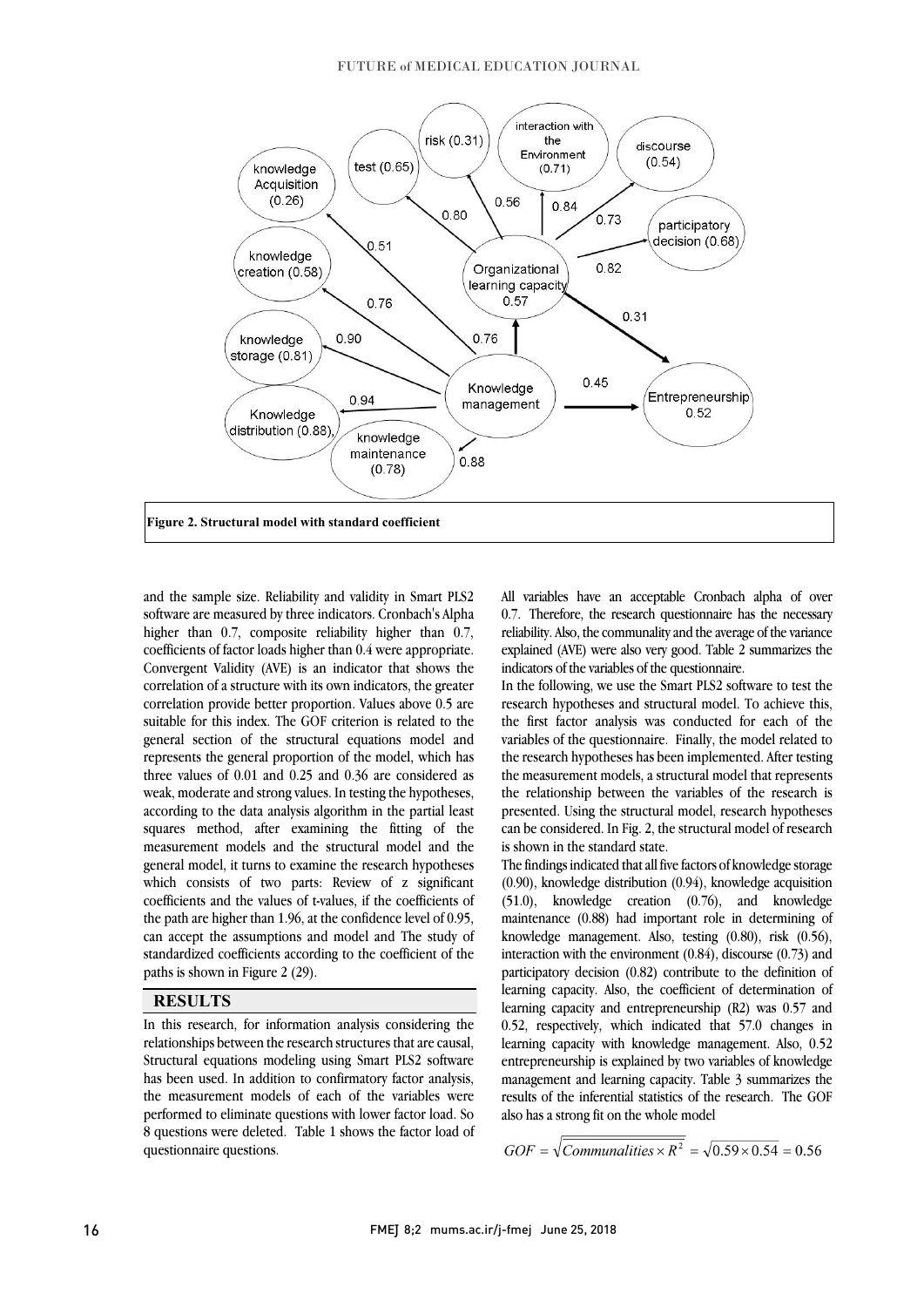| Table 1. Factor load questionnaire questions |                    |                 |                    |                 |                    |                 |                    |
|----------------------------------------------|--------------------|-----------------|--------------------|-----------------|--------------------|-----------------|--------------------|
| <b>Question</b>                              | <b>Factor</b> load | <b>Question</b> | <b>Factor load</b> | <b>Question</b> | <b>Factor</b> load | <b>Question</b> | <b>Factor</b> load |
| $\mathbf{1}$                                 | 0/44               | 19              | 0.71               | 42              | 0.79               | 65              | 0.82               |
| $\overline{2}$                               | 0.49               | 20              | 0.62               | 43              | 0.49               | 66              | 0.80               |
| 3                                            | deleted            | 21              | 0.70               | 44              | 0.59               | 67              | 0.75               |
| $\overline{4}$                               | 0.72               | 22              | deleted            | 45              | 0.72               | 68              | deleted            |
| 5                                            | 0.55               | 23              | 0.53               | 46              | 0.65               | 69              | 0.84               |
| 6                                            | deleted            | 24              | 0.43               | 47              | 0.59               | 70              | 0.84               |
| 7                                            | 0.41               | 25              | 0.45               | 48              | 0.50               | 71              | 0.79               |
| 8                                            | deleted            | 26              | 0.70               | 49              | 0.66               | 72              | 0.82               |
| 9                                            | 0.52               | 27              | 0.92               | 50              | 0.71               | 73              | 0.82               |
| 10                                           | 0.67               | 28              | 0.47               | 51              | deleted            | 74              | 0.88               |
| 11                                           | 0.61               | 29              | 0.40               | 52              | 0.79               | 75              |                    |
| 12                                           | 0.71               | 30              | 0.84               | 53              | 0.86               | 76              |                    |
| 13                                           | deleted            | 31              | 0.89               | 54              | 0.71               | 77              |                    |
| 14                                           | 0.52               | 32              | 0.49               | 55              | 0.82               | 78              |                    |
| 15                                           | 0.47               | 33              | 0.82               | 56              | 0.75               | 79              |                    |
| 16                                           | 0.70               | 34              | 0.78               | 57              | 0.75               |                 |                    |
| 17                                           | 0.73               | 35              | 0.82               | 58              | 0.82               |                 |                    |
| 18                                           | 0.80               | 36              | 0.73               | 59              | 0.83               |                 |                    |
| 14                                           | 0.71               | 37              | 0.43               | 60              | 0.81               |                 |                    |
| 15                                           | 0.62               | 38              | 0.83               | 61              | 0.94               |                 |                    |
| 16                                           | 0.52               | 39              | 0.77               | 62              | 0.93               |                 |                    |
| 17                                           | 0.47               | 40              | 0.62               | 63              | 0.99               |                 |                    |
| 18                                           | 0.70               | 41              | 0.66               | 64              | deleted            |                 |                    |

| Table 2. Indicators of the variables of the questionnaire |            |                                 |                 |                     |                    |  |  |
|-----------------------------------------------------------|------------|---------------------------------|-----------------|---------------------|--------------------|--|--|
| <b>Variable</b>                                           | <b>AVE</b> | Composite<br><b>Reliability</b> | <b>R</b> Square | Cronbach's<br>Alpha | <b>Communality</b> |  |  |
| Test                                                      | 0.88       | 0.93                            | 0.65            | 0.87                | 0.88               |  |  |
| Knowledge acquisition                                     | 0.56       | 0.75                            | 0.26            | 0.63                | 0.36               |  |  |
| Discourse                                                 | 0.53       | 0.80                            | 0.54            | 0.68                | 0.53               |  |  |
| Knowledge creation                                        | 0.51       | 0.80                            | 0.58            | 0.77                | 0.51               |  |  |
| Entrepreneurship                                          | 0.51       | 0.90                            | 0.58            | 0.88                | 0.38               |  |  |
| Knowledge management                                      | 0.65       | 0.94                            |                 | 0.93                | 0.34               |  |  |
| Knowledge maintenance                                     | 0.61       | 0.89                            | 0.78            | 0.85                | 0.63               |  |  |
| Risk                                                      | 0.95       | 0.95                            | 0.31            | 0.98                | 0.97               |  |  |
| Interacting with the environment                          | 0.63       | 0.83                            | 0.71            | 0.70                | 0.63               |  |  |
| Participatory Decision                                    | 0.71       | 0.88                            | 0.68            | 0.80                | 0.71               |  |  |
| Knowledge Distribution                                    | 0.50       | 0.91                            | 0.88            | 0.88                | 0.50               |  |  |
| Organizational learning capacity                          | 0.57       | 0.88                            | 0.57            | 0.85                | 0.38               |  |  |
| Knowledge storage                                         | 0.46       | 0.88                            | 0.81            | 0.85                | 0.46               |  |  |

Also, the Vaf test obtained 0.33. It can be interpreted that about one third of the total knowledge management have influence on the entrepreneurship that was done through an

intermediary variable. Also, by performing the Soubel test, for a meaningful intermediate variable, 23 was obtained, which means that it was greater than 1.96 and had statistical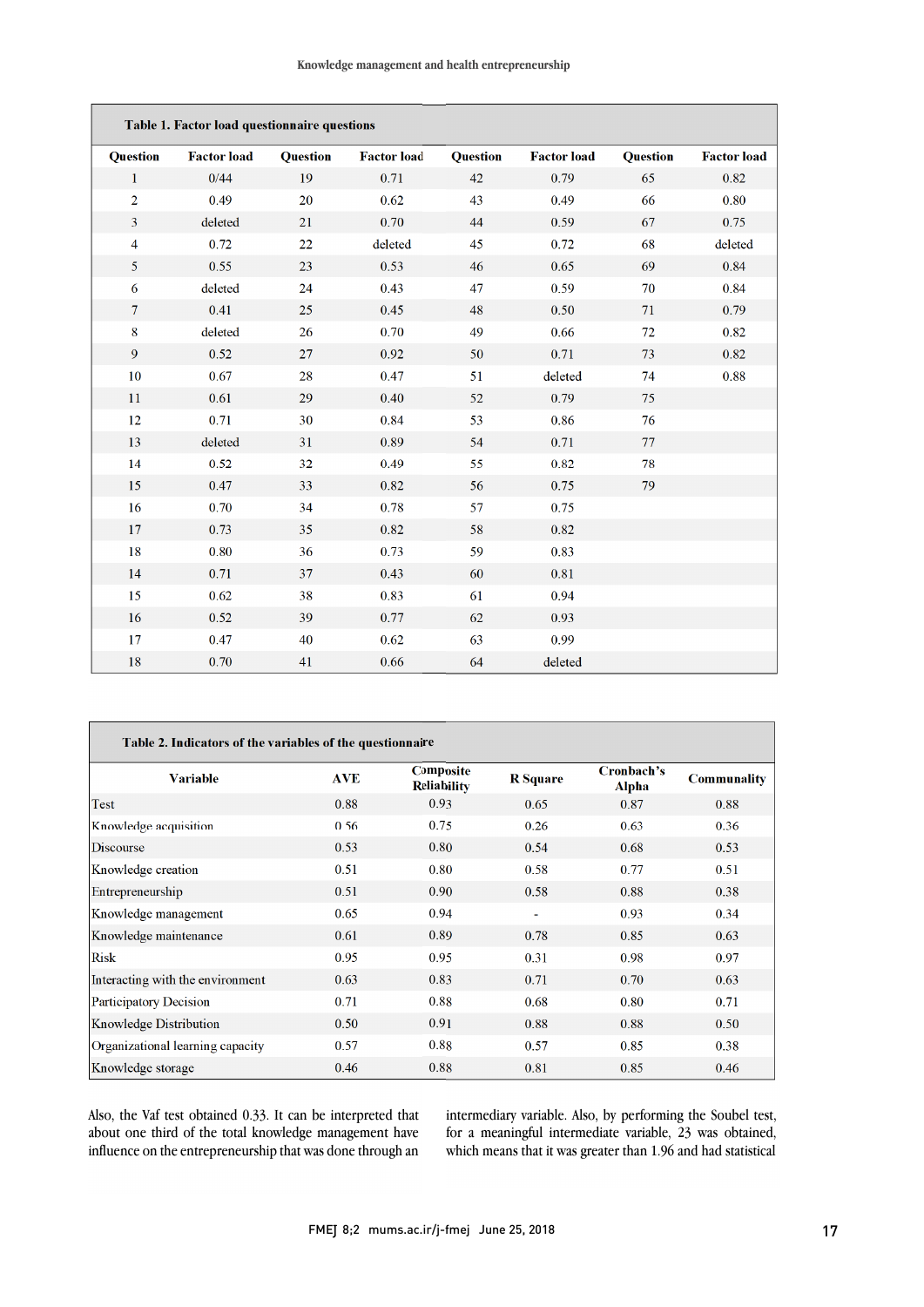| Table 3. A summary of the inferential statistics of the research |                                                                                                            |                                |                        |         |  |  |
|------------------------------------------------------------------|------------------------------------------------------------------------------------------------------------|--------------------------------|------------------------|---------|--|--|
| <b>Number</b>                                                    | <b>Hypothesis</b>                                                                                          | <b>Standard</b><br>coefficient | Significance<br>factor | result  |  |  |
|                                                                  | The hypothesis 1 of knowledge management has a<br>significant effect on learning capacity                  | 0.75                           | 16.47                  | Confirm |  |  |
|                                                                  | The hypothesis 2 of knowledge management has a<br>significant effect on job performance                    | 0.45                           | 3.47                   | Confirm |  |  |
| 3                                                                | The hypothesis 3 of organizational learning has a significant<br>effect on organizational entrepreneurship | 0.31                           | 2.19                   | Confirm |  |  |

creation. According to the results of the first, second and third hypotheses (level of confidence0/95) were confirmed.

#### **DISCUSSION**

This research was designed to examine the effect of knowledge management on organizational entrepreneurship through organizational learning capacity. The study was conducted in 2017 at the Guilan Hospitals**.** The structural model of the research based on the indicators showed that the overall structure of the research model was confirmed. In other words, the developed model is consistent with reality based on theoretical literature and experimental data (conceptual model of research) and has been supported by gathered field data. Considering the software output and the significant levels 0.95 for verifiable factor analysis, the model of all factors has a good load factor and their relationship with the variables has been confirmed (the significance level of all variables is equal to zero and less than 0.05). Confirmation of knowledge management factors indicates that knowledge management has a positive impact on organizational learning and organizational entrepreneurship capacity with 5 dimensions. Research on entrepreneurship and knowledge management reveals that there is strong correlation between entrepreneurship and knowledge management components (sharing, learning, organizational creativity). In the past research, knowledge management status was in good status in investigating organizations (30, 31). Ideas and innovation are both the cornerstone of entrepreneurship. Therefore, it can be said that knowledge management plays a crucial role in supporting and creating entrepreneurial organizational (5). Nawaski (2016) said knowledge management affects organizational performance and entrepreneurship (32), which is consistent with this research. Sabouri (2012), in his dissertation in Tehran Shahdad milk Company, identified that there is a direct and significant relationship between knowledge management and organizational entrepreneurship (33). In the past research, it has been proved that organizational learning requires the foundation of knowledge management (34). Knowledge management and organizational learning have a two-way relationship so that the learning organization creates new knowledge for competitive advantage.

In fact, knowledge management ensures that the organization's environment is ready and organizational learning will work well (9), which is similar with our research. One of the important and effective factor on the entrepreneurship is the creation of growth centers and research units in medical science universities. Many managers of these centers believe that the organizational structure of the existing entrepreneurship centers is commensurate with the universities goals and tasks. It is also necessary to design an organizational structure that is appropriate to the organization's goals and maintains dynamism and the more important point is: the proper organizational structure prevents rework, differences, and loss of forces and responds to the environment changes by providing flexibility which is consistent with the results of this research. Considering the size of the structure of the medical universities as a super organization and the allocation of one-way management posts to doctors, it seems that enough attention is not paid to managerial concepts such as knowledge management and organizational learning capacity (35). Also, in many organizations, organic structure and participatory space have a positive effect on organizational entrepreneurship. And this is due to the participation that makes people present their knowledge and creativity in a team type, thereby increasing organizational entrepreneurship. Organic and flexible structures, while enhancing entrepreneurial behaviors, also increase risktaking behavior. This requires low hierarchy, reduced layers of management, garneting employees' free time to think about innovative projects, and emphasizing open communication and team working that makes the flow of knowledge and information in the organization faster and better. Moreover, managers should also open the doors of the organization to the environment, and their strategies and orientations will actively seek market opportunities. In addition, in order to encourage the staff, it is possible to design a payment for risk and innovation (2, 3, 5). Risk taking in entrepreneurial organizations is regarded as a positive feature, as it forces employees to seek out the best opportunities to advance the organization's goals and be responsible for solving problems (21, 30).

Therefore, it is important for policy makers and managers at the Ministry of Health to seriously address the issue of knowledge management and strategies for developing organizational learning capacity in order to enhance health entrepreneurship and health services promotion. Because the mission of health organizations is not merely serving but to improve the quality of services, we must use knowledge. Always learn and encourage learning within the organization staff. According to the mission of the University of Medical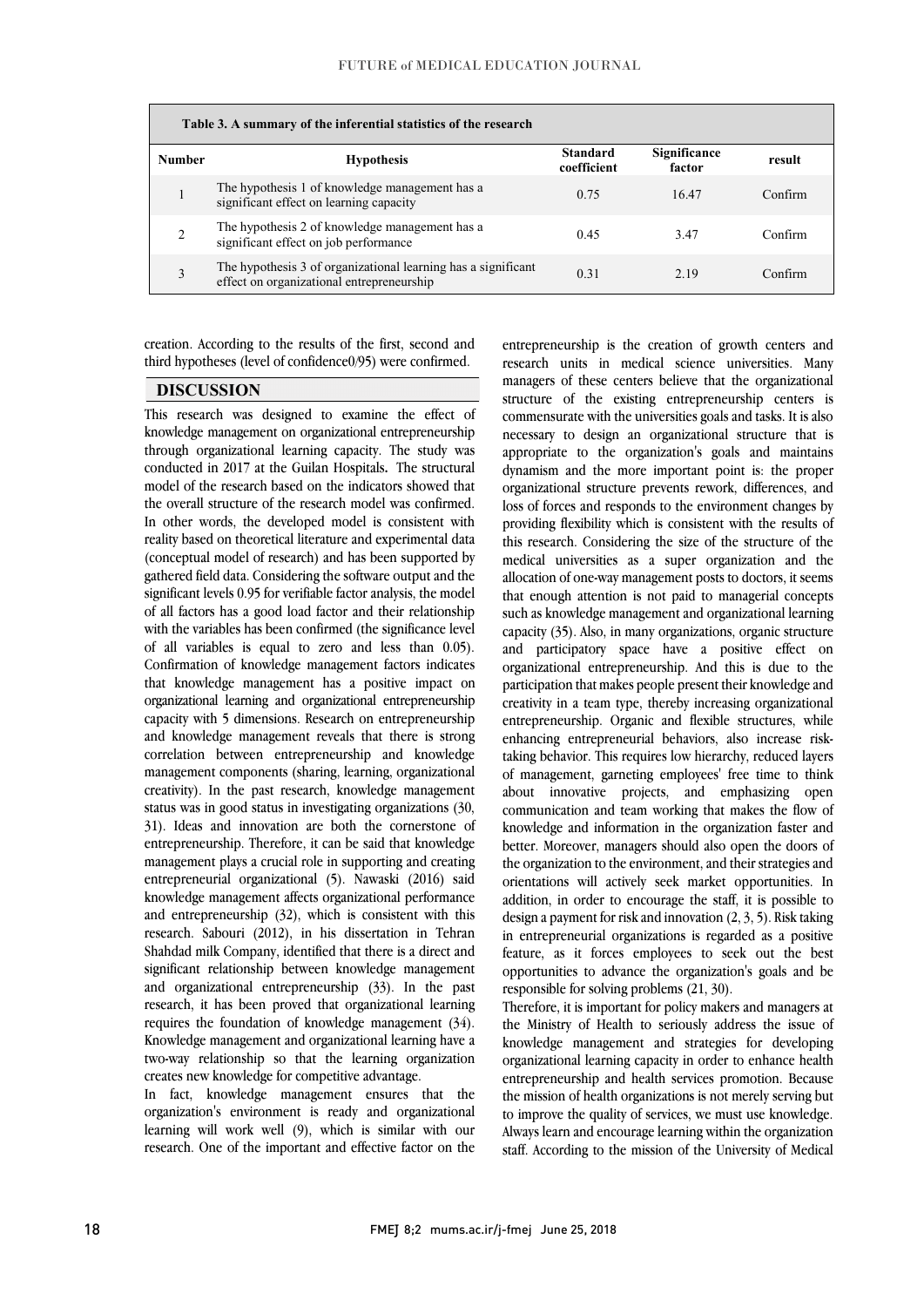Sciences in preserving health in the community and in the light of the findings of the research on the impact of knowledge management and learning capacity on organizational entrepreneurship, managers should pay attention to the distribution and storage of knowledge and experience of employees. In this regard, it is useful to hold Educational and Occupational Workshop. Furthermore, the collaborative space, the provision of empowerment and the protection of personnel logical risks in the areas of education and research, which are important components of organizational learning. It is important to work and consult with different universities, scientific centers, and identifying and documenting the experiences of

individuals. Holding a regular and up-to-date startup and introduction of entrepreneurial individuals have a significant impact on promoting entrepreneurial culture. It is also recommended that respected researchers pursue other factors that engage in corporate entrepreneurship at a wider level in the country.

#### **ACKNOWLEDGMENTS**

Thanks to all of the medical staff of Guilan University of Medical Sciences who have helped us to complete our questionnaires.

**Conflict of interest:** None declared

### **REFERENCES**

1. Kavosi Z, Khammarnia M, Ghanbari Jahromi M, Haghayeghi F, Kassani A. The relationship between organizational climate and employee entrepreneurship in Motahari Hospital, Jahrom, 2013. Sadra medical sciences journal 2014; 2(4): 369-78. [In Persian].

2. Jahani S, Abedi A, Fallahi Khoshknab M, Elahi N. Perceived entrepreneurial motivators by Iranian nurse entrepreneurs: a qualitative study. Quarterly journal of nursing management 2014; 3(3): 68-77. [In Persian].<br>3. Mo

3. Moodi F, Arbabi Sarju A, Nastiezaie N. The gap between the perceptions and expectations of faculty members of entrepreneurship culture development (Case study: Zahedan University of Medical Sciences). Journal of Medical Education Development, Zanjan University of Medical Sciences 2017; 10: 82-92. [In Persian].

4. Askaripour H, Gargij M, Hasanzadeh F. The relationship between knowledge management and entrepreneurship in entrepreneurship organizations. 2012. National Conference on Entrepreneurship and Knowledge Management Business Mazandaran, 2012. [In Persian].

5. Zampetakis LA. Entrepreneurial behavior in the Greek Public Sector. Int J Entrepreneurial Behav Res 2007; 13: 2.

6. Matviuk SGA. Study of Peruvian entrepreneurs leadership expectations. J Am Acad Business 2010; 16(1): 65-70.

7. Salminen L, Lindberg E, Gustafsson<br>ML. Heinonen J. Leino-Kilpi H. Leino-Kilpi Entrepreneurship education in health care education. Educ Res Int 2014; Article ID 312810: 1-8.

Ebrahimy S, Zare H, Jowkar A. A survey on the relationship between corporate entrepreneurship and knowledge management information science specialists working at Shiraz University libraries. Journal of dentistry 2015; 2(9): 17- 26.

9. Lin HF. Contextual factors affecting knowledge management diffusion in SMEs. Indust Manag Data Syst 2014; 114(9): 1415- 37.

10. Amirkhani T, Aghaz A, Abdollahpour M. The impact of knowledge management on organizational entrepreneurship (A case study): Ministry of Industries and Mines. Business strategies 2011; 1: 295-308. [In Persian].

11. Badsar M, Rezaei R, Salahi Moghadam N. The effect of emotional intelligence on students' entrepreneurship competencies in agricultural majors (case study: University of Zanian). Entrepreneurship development 2014; 7: 407-25. [In Persian].

12. Rahmatiniya K, Rahmati M. The relationship management and organizational climate in universities in Torbat-e-Jam. Journal of educational management innovations 2014; 8(3): 55-67. [In Persian].

13. Santesso N, Tugwell P. Knowledge translation in developing countries. J Contin Educ Health Prof 2006; 26(1): 87-96.

14. Yaghoubi M, Javadi M. Relationship between knowledge management and team learning in selected hospitals of Isfahan University of Medical Sciences. Iranian journal of medical education 2012; 11(9): 1083-90. [In Persian].

15. Ghasemzadeh A. The role of<br>intellectual capital and learning capital organization culture on organizational learning capability. Journal of Urmia Nursing and Midwifery Faculty 2015; 13(3): 180-8. [In Persian].

16. Chavoshi Z, Nikbakht M, Mokhtare H, Akbari A, Mirbazegh F. Relationship between levels of group and individual learning in clinical nurses' organizational learning: a case study. Nursing management journal 2016; 4(4): 18-27. [In Persian].

17. Farzaneh F, Taheri F. The effect of social capital on organizational entrepreneurship. Journal of social-cultural development studies 2015; 4: 111-32. [In Persian].

18. Hoseyni Dana HR, Mir Esmaieli BS, Boland Hemat A. The role of media in promoting a culture of entrepreneurship. Media studies 2013; 8: 1-18. [In Persian].

19. Raesi P, Nasiripour AM, Rostami L, Khalesei N. The relationship between managerial personality characteristics and entrepreneurship in Tabriz University of Medical Sciences. Health management 2010; 11(3): 57-62. [In Persian].

20. Dehghan R, Talebi K, Arabioun A. Organizational entrepreneurship and innovation at medical sciences universities of Iran. Payavard 2012; 6(1): 22-33. [In Persian].

21. Salariyan M, Kiajouri D. The relationship between knowledge<br>management and organizational organizational entrepreneurship (Case study of the General Office of Shipping and Marine Affairs of Mazandaran Province). Maritime transportation magazine 2016; 1(2): 64-73. [In Persian].

22. Aghajani HA, Mohamadi H, Samadi H. An investigation of the relationship between organizational entrepreneurship and learning organization's features. Productivity management 2015; 9: 33-43. [In Persian].

23. Nadi M, Nasrabadi H, Farahmandpour. Analysis of the relationship between knowledge management dimensions and organizational learning levels among faculty members of Isfahan University. Training and evaluation journal 2011; 3: 107- 30. [In Persian].

24. Marashiyan F, Safarzadeh S. The role<br>of organizational learning and job of organizational learning and job motivation in predicting self-efficacy and<br>organizational entrepreneurship of entrepreneurship employees, journal of Social Psychology 2012; 8: 85-94.

25. Chih-Wen W, Kun-Huang H. Global entrepreneurship and innovation in management. J Busin Res 2015; 68(4): 743- 7.

26. Moghimi M, Ramazan N. Manaegment research. Second edition. Negah Danesh, Tehran, 2014. [In Persian].

27. Moghimi M, Ramazan N. Manaegment